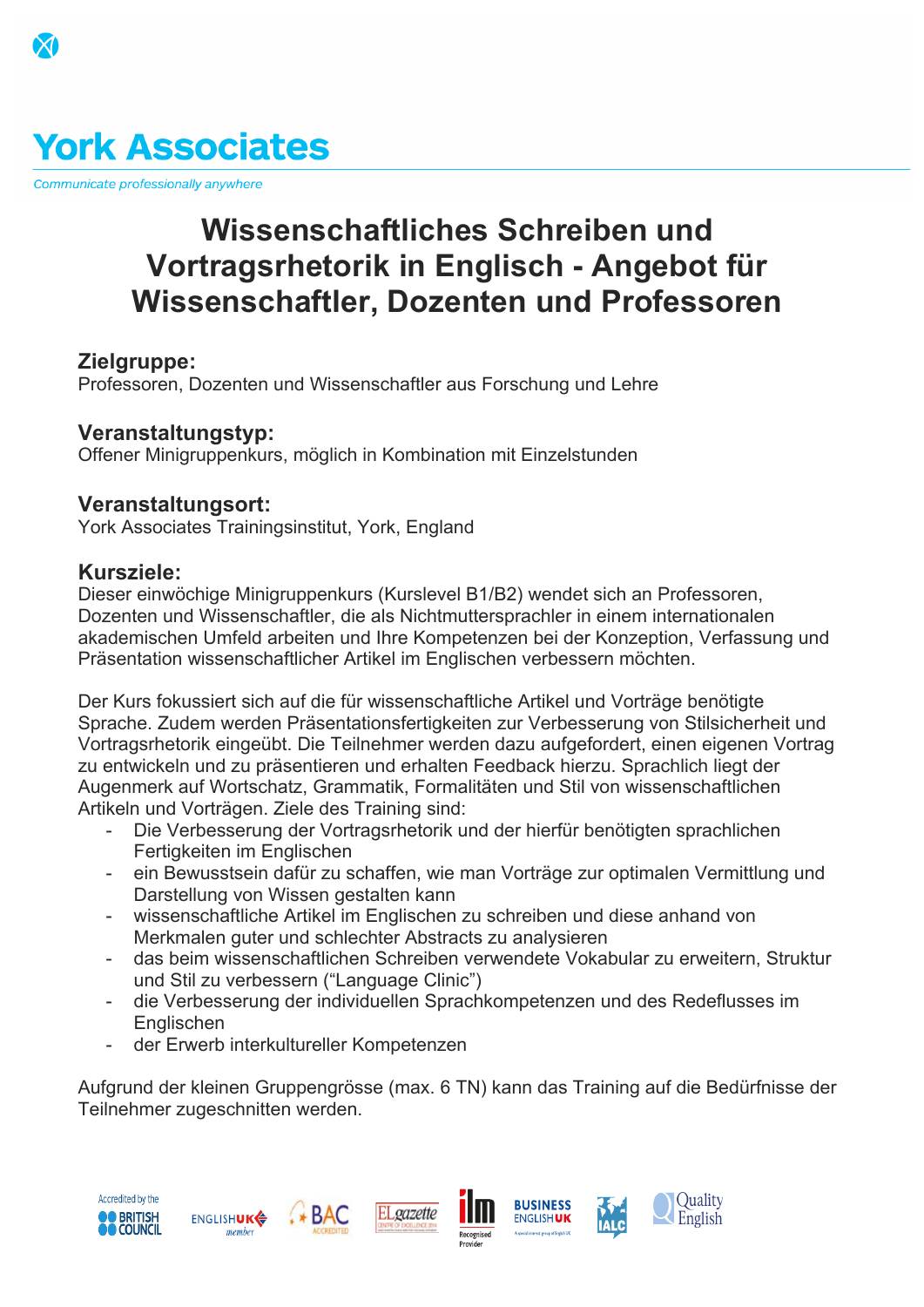## **York Associates**

Communicate professionally anywhere

|                       | Course fee                        | <b>Price per week (GB£)</b> |
|-----------------------|-----------------------------------|-----------------------------|
|                       | General English 15 (min. 8 weeks) | £210                        |
| Pr <del>ogramm:</del> | General English 30 (min. 8 weeks) | £360                        |

### **Minigruppentraining mit der Option des Einzeltrainings:**

Das Training in der Minigruppe (maximal 6 Teilnehmer) findet Montag bis Freitag über 25 Zeitstunden statt<sub>cad</sub>unsätzlich besteht die Möglichkeit, Einzelunterricht zu nehmen, um auf individuell relevante Themen einzundenden.

|                                                                   | <b>Accommodation fee</b>                                                                 |                                                                    | <b>Price per week (GB£)</b>                                                                         |  |
|-------------------------------------------------------------------|------------------------------------------------------------------------------------------|--------------------------------------------------------------------|-----------------------------------------------------------------------------------------------------|--|
|                                                                   | Fre <del>izeit-Aktivitäten:</del>                                                        |                                                                    |                                                                                                     |  |
|                                                                   | Alle Pausen inklusive eter Mittedgepeuse werden gemeinsam mit den Trainern verbracht. An |                                                                    |                                                                                                     |  |
|                                                                   | zwei oder drei Abenden werden optionale Ausfluge organisiert.                            |                                                                    | £200                                                                                                |  |
| Kursdaten 2020 besidence - self-catering, sRaffng 2. - 28.02.2020 |                                                                                          | <del>02.03. - 09.03.2020</del>                                     | £160                                                                                                |  |
|                                                                   | Package includes:                                                                        | 24.08. - 28.08.2020<br>31.08. TeOMs And 2002 Of tions              |                                                                                                     |  |
|                                                                   | Kosternaprom Motohopoked                                                                 |                                                                    | $\sqrt{\phantom{a}}$ Booking is subject to limited availability per start date and per nationality. |  |
|                                                                   | Minigmspgg @commodation registration fees included                                       |                                                                    | 650,00 GB Praftyren Wroce has an 25 So Strontrolles full term.                                      |  |
|                                                                   | Einzertraining gelcome pack'                                                             |                                                                    | 200,00 GBPRe(fürse 51 Sturreden Aublished in the YA price list 2015.                                |  |
|                                                                   | <b>UnterkemitiGastfamilie</b>                                                            | 200,00 GBIPS must be made by 30.06.2015 to qualify for this offer. |                                                                                                     |  |
|                                                                   | $\sqrt{\ }$ welcome evening                                                              |                                                                    | $\sqrt{30\%}$ commission on tuition price on this offer only.                                       |  |

Die Gebühren für die Unterkunft beinhalte h die unter bringung um Einzelzimmer mit Halbpension in serer Standard-Gastfamilie für sechs Nächte Puff Anfrage ist ein Upgrade zu unserer Executive-Gastfamilie oder ein<del>em Motelzimmer mögli</del>ng at any time. Zusätzliche Gebühren: Registration Fee (GBP<sup>s</sup> 55,00) in any other offer or contractual offers by YA.

Applicable exam fees not included

✓ This offer (012015YA) supersedes all previous offers.

| York <sub>K</sub> Associates             | Dr. StefantesAnzinger (Deutschlandbüro)                                                                          |              | <b>AYC</b>                                                                                               | GE 15/30<br><b>IELTS</b> |                                                                                                                                  |
|------------------------------------------|------------------------------------------------------------------------------------------------------------------|--------------|----------------------------------------------------------------------------------------------------------|--------------------------|----------------------------------------------------------------------------------------------------------------------------------|
| Könierswirkenstrasse 4<br>50939 Köln     |                                                                                                                  | Entry Level: | Starter $+$ (A1)                                                                                         | $GE$ Starter + $(A1)$    |                                                                                                                                  |
| Deutschland                              |                                                                                                                  |              | Academic / Business /<br><b>Fluency / Hospitality</b>                                                    | IELTS (B1)               |                                                                                                                                  |
|                                          | Emailtraining@york-sstefaniekanzinger@york-associates.co.uk                                                      |              |                                                                                                          |                          |                                                                                                                                  |
|                                          | Tel <sub>1</sub> +44 1904 6242 +49 (0) 221 22 20 60 12 Min. age:                                                 |              | 18                                                                                                       | 18                       |                                                                                                                                  |
| www.vork-associates.co.uk                | Kommunikationskompetenzen für Wissenschaftler" belegt Werden kann.<br>Follow us MarorkAssociates Mork Associates |              |                                                                                                          |                          | *die Kursdaten wurden so gewählt, dass optional in der felgenden bzw. vorhergehenden Woche der Kurs "Englisch und internationale |
| Member of                                | Other members                                                                                                    | Start dates: | 29.06.2015<br>28.09.2015                                                                                 | <b>Every Monday</b>      |                                                                                                                                  |
| AREI<br>R O U P<br>learn. grow. achieve. | ⊦\⊩                                                                                                              | Hours/week:  | 30                                                                                                       | 15/30 GE<br>24 IELTS     |                                                                                                                                  |
| Accredited by the<br><b>BRITISH</b>      | <b>ENGLISHUKG</b><br>membe                                                                                       |              | <b>BUSINESS</b><br>ENGLISH <b>UK</b><br>A special interest group of English UK<br>Recognised<br>Provider |                          | Ouality<br>English                                                                                                               |